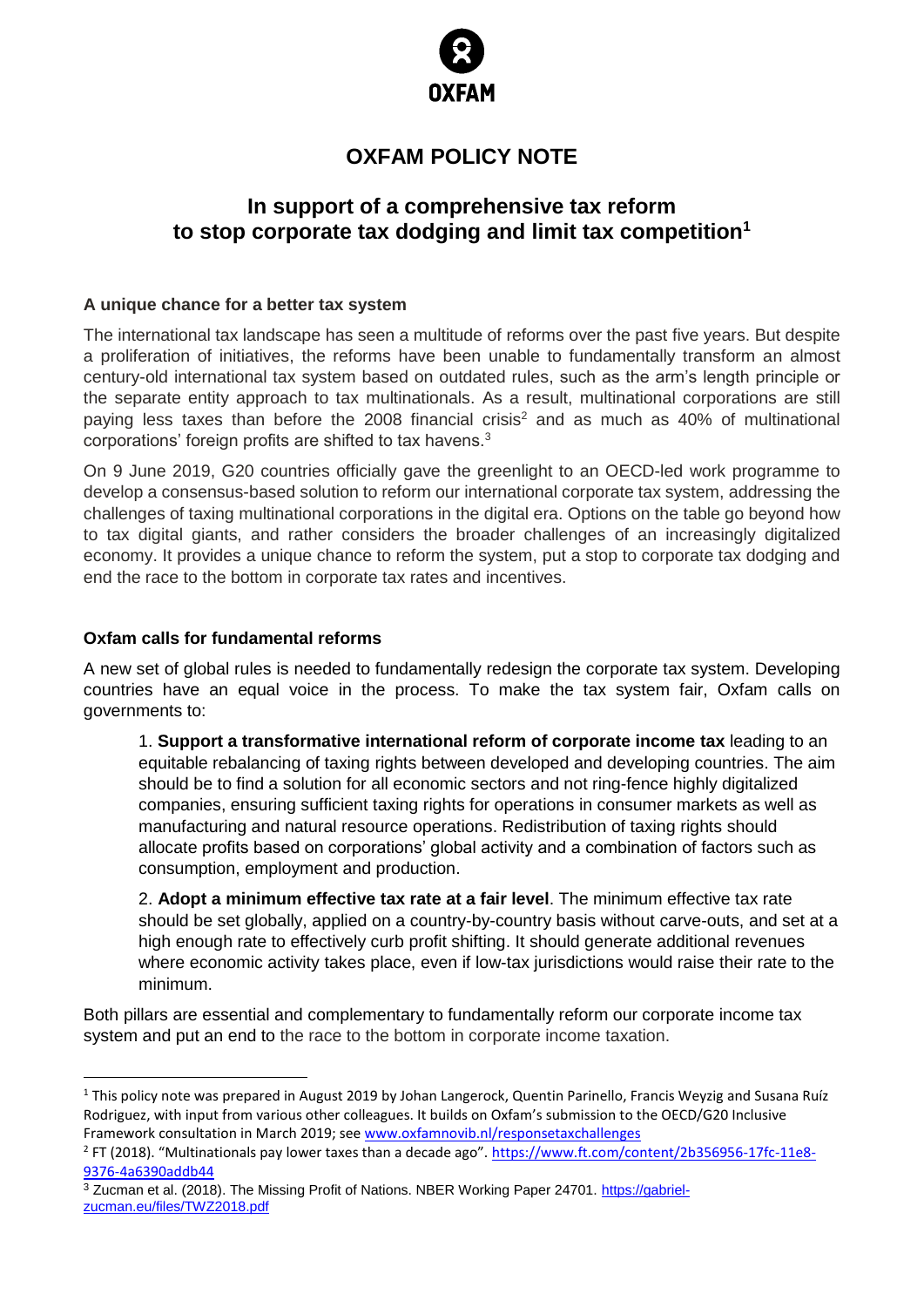

### **The interests of developing countries must be put at the very forefront**

The international corporate tax architecture was designed 90 years ago by and for a small number of developed economies at the expense of developing countries. The current system is detrimental to developing countries as it still encourages the attribution of a large share of profits to entities owning intellectual property and other intangible values. But these are usually never located in developing countries. It is for this reason that developing countries have long been requesting an expansion of the permanent establishment definition and solution for the dysfunctional transfer pricing system. Any outcome of this process should be judged on precisely these terms: to what extent would these global inequalities in taxing rights will be redressed by the proposed outcome?

#### **The reforms are essential to finance the Sustainable Development Goals**

Corporate income tax is essential for revenue raising in developing countries. Low income countries are especially exposed to profit shifting and tax competition. They have more limited alternatives for raising revenue and their limited administrative capacity is now stretched further by increased complexity.<sup>4</sup> For them, securing the tax base on inward investment is key. A transformative reform of the international corporate tax system should generate more revenues for developing countries, vital to reach the Sustainable Development Goals (SDGs) by 2030 and face the looming debt crisis.

## **The consensus-based approach for reform must be built on five critical elements**

- **Fairness:** It is time to make the international tax system fit for the reality of a much more globalized and digitalized business environment. A fairer system is essential to deliver on the SDGs and contribute to reducing inequalities, especially in developing countries. In addition, no mandatory binding arbitration rules should be imposed on states.
- **Sufficiency:** It remains critical that this set of reforms leads to a significant increase in revenues collected from large corporations.
- Inclusiveness: All countries must have an equal and effective voice in the decision-making process.
- Accountability: Civil society must be actively involved in the process at all stages, at the global, regional and national levels, to enable scrutiny of the proposals and provide relevant input to decision makes.
- **Transparency:** The current country-by-country reporting system as designed by the OECD needs to be reformed to allow partial publication of data. At the moment, developing countries are not equally benefitting from the exchange of country-by-country data. More data will be needed to implement new standards, especially for developing countries, whatever the outcome of the process.

<sup>4</sup> IMF (2019). Corporate Taxation in the Global Economy. IMF Policy Paper No. 19/007.

[https://www.imf.org/en/Publications/Policy-Papers/Issues/2019/03/08/Corporate-Taxation-in-the-Global-Economy-](https://www.imf.org/en/Publications/Policy-Papers/Issues/2019/03/08/Corporate-Taxation-in-the-Global-Economy-46650)[46650](https://www.imf.org/en/Publications/Policy-Papers/Issues/2019/03/08/Corporate-Taxation-in-the-Global-Economy-46650)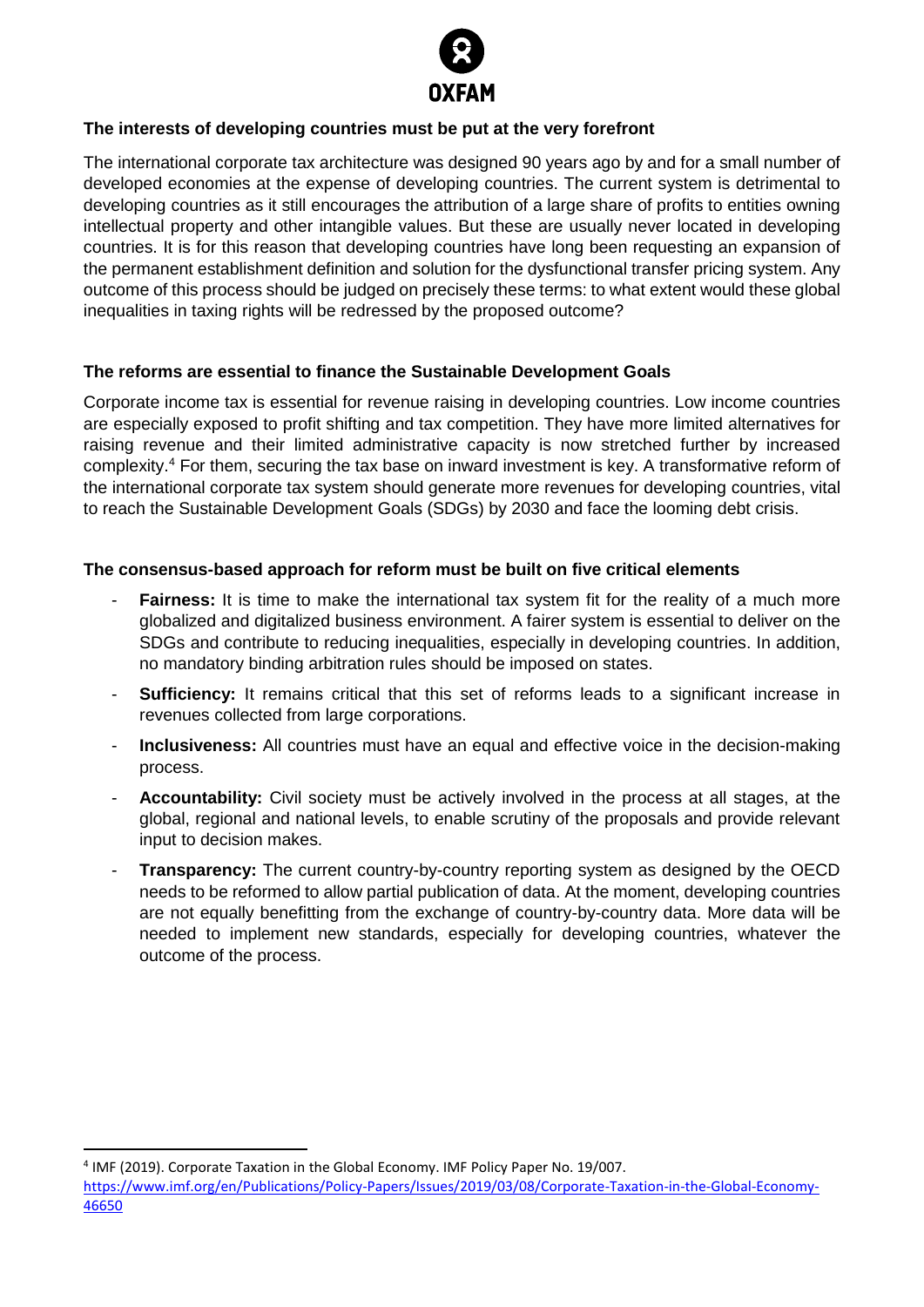

# **ANALYSIS OF THE PROGRAMME OF WORK**

# **BACKGROUND**

#### **An outdated international tax system**

At the centre of the discussion on how to reform our international corporate tax system and make it work for the 21st century lies the problem of allocating more income to certain countries that now feel disadvantaged. Although high on the political agenda, this problem is not new and has been waiting for at least two decades to be addressed. Many factors have pushed this debate into a higher pace, including the fact that some large developed economies are impacted as well.

The current system is limited by the inefficiency of three very strong principles that are outdated and have proved to be failing: (1) the arm's length principle to control transfer pricing; (2) the separate entity approach and (3) the need to have a physical presence in the territory for taxing purposes. Such principles have created multiple loopholes in the international tax system and allow for artificial profit shifting to tax aggressive jurisdictions. The loopholes deriving from these principles explain how profits generated from sales and other digital activities in one territory can remain largely untaxed or how little profits can be allocated to countries in which the actual production of goods takes place. Current rules also do not sufficiently take into consideration the value directly generated by customers and digital users. The current international tax system requires a total overhaul.

In particular, the existing international tax framework, which also enshrines duality between source and residence in OECD the Model Tax Convention, is not working for developing countries. It has been detrimental for government revenues, the fiscal health of countries, well-functioning markets, and the competitive position of SMEs. A system that encourages the attribution of a large share of profits to entities owning intellectual property, performing certain functions or assuming certain risks is particularly detrimental to developing countries, where these are usually not located. It is for this reason that developing countries have been long requesting for an expansion of the permanent establishment definition. Because of the growing importance and mobility of intangibles in the global economy, which has been further increased by the digitalisation of the economy, the current system has also become highly problematic for developed countries.

#### **A race to the bottom**

Moreover, there has been a race to the bottom in corporate taxation, with countries trying to become more attractive for investors by offering ever lower corporate taxes. As a result, the global average rate of corporate income tax has fallen from over 29 percent in 2000 to under 24 percent in 2018. Recent reforms have intensified this race to the bottom, as countries have been replacing ring-fenced low-tax regimes with regimes that apply more broadly or lower general tax rates.<sup>5</sup> Developing countries have been granting massive tax holidays because of pressure from foreign investors. Such incentives are often wasteful, because research shows that corporate tax incentives are largely redundant.<sup>6</sup> If countries would not compete for mobile investments by offering tax holidays,

<sup>5</sup> Oxfam warned against this when BEPS Actions were endorsed in 2015. See Oxfam et al (2015). Still Broken: Governments must do more to fix the international corporate tax system. Joint agency briefing note.

<https://www.oxfam.org/en/research/still-broken-governments-must-do-more-fix-international-corporate-tax-system> <sup>6</sup> IMF (2015). Options for Low Income Countries' Effective and Efficient Use of Tax Incentives for Investment. IMF Staff Report[. https://www.imf.org/external/np/g20/pdf/101515.pdf](https://www.imf.org/external/np/g20/pdf/101515.pdf)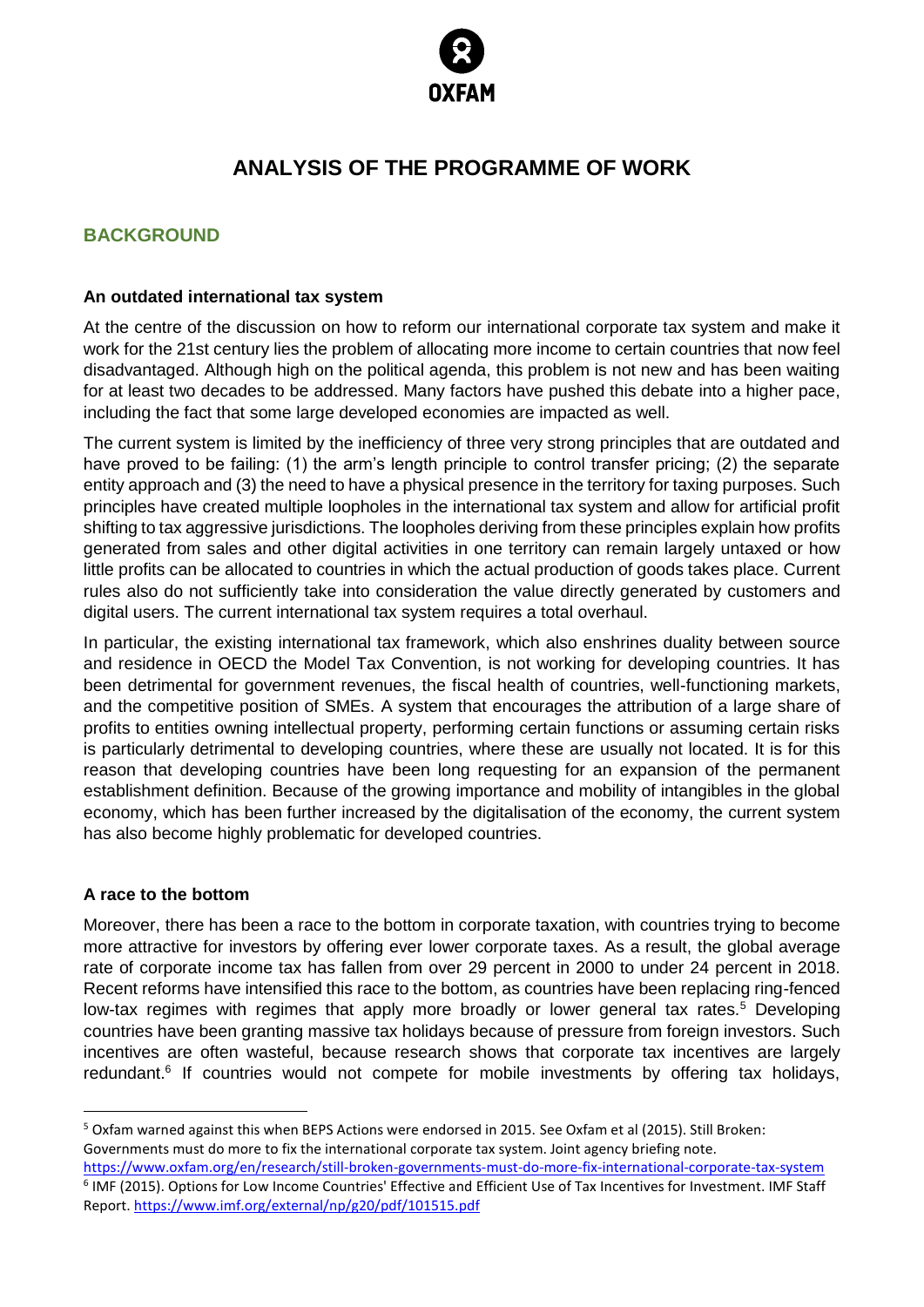

multinationals would make such investments anyway. Thus, the problem of countries caught in a losing game by undercutting each other's corporate tax revenues must be urgently addressed as well.

### **The programme of work**

The reforms are referred to as BEPS 2.0 and negotiated in the OECD/G20 Inclusive Framework, which currently has 131 member jurisdictions and is supported by the OECD Secretariat. In May 2019, the Inclusive Framework adopted a programme of work to reform the current system. <sup>7</sup> The programme of work has been approved by the G20 Ministers of Finance meeting in June 2019, with a strong commitment to reach a consensus-based solution before the end of 2020.

The programme of work is based on two pillars. Pillar 1 is about allocation of taxing rights. Pillar 2 addresses the race to the bottom in corporate taxation and remaining opportunities for large-scale international tax avoidance by setting an effective minimum corporate tax rate. New rules discussed under pillar 1 could be a historic opportunity for many countries – including many developing countries – to have a fair share of profits allocated to their territory taking into account the global profits generated by the multinational company. The objective should be to have transformative redistribution of taxing rights. The rebalancing of taxing rights between source and residence countries needs to happen for all economic sectors. Equally important, pillar 2 presents stronger measures to stop tax avoidance and profit shifting, while restricting competition between countries to take away the pressure for granting ever lager corporate tax incentives.

# **PILLAR 1: TOWARDS A FAIR REDISTRIBUTION OF TAXING RIGHTS?**

#### **Inclusive Framework proposals**

The proposals for redistribution of taxing rights have two parts: the allocation of profits and the recognition of a taxable presence (nexus). Regarding the allocation of profits, the programme of work presents three methods to quantify the amount of profits to be reallocated and to determine how these should be allocated among jurisdictions.

- **1. Modified residual profit split method (MPRS).** The MRPS method would allocate to market jurisdictions a portion of a multinational group's non-routine profit that reflects the value created in markets that is not recognized under the existing profit allocation rules. It involves four steps: (i) determine total profit to be split; (ii) remove routine profit, using either current transfer pricing rules or simplified conventions; (iii) determine the portion of the non-routine profit that is within the scope of the new taxing right, using either current transfer pricing rules or simplified conventions; and (iv) allocate such in-scope non-routine profit to the relevant market jurisdictions, using an allocation key.
- **2. Fractional apportionment method.** The fractional apportionment method involves the determination of the amount of profits subject to the new taxing rights without making any distinction between routine and non-routine profit. One possible approach to assessing the profit derived by a non-resident enterprise is to take into account the overall profitability of the relevant group (or business line). This method would involve three steps: (i) determine the profit to be divided, (ii) select an allocation key, and (iii) apply this formula to allocate a fraction of the profit to the market jurisdiction(s).

<sup>7</sup> OECD/G20 Inclusive Framework (2019). Programme of Work to Develop a Consensus Solution to the Tax Challenges Arising from the Digitalisation of the Economy[. https://www.oecd.org/tax/beps/programme-of-work-to-develop-a](https://www.oecd.org/tax/beps/programme-of-work-to-develop-a-consensus-solution-to-the-tax-challenges-arising-from-the-digitalisation-of-the-economy.pdf)[consensus-solution-to-the-tax-challenges-arising-from-the-digitalisation-of-the-economy.pdf](https://www.oecd.org/tax/beps/programme-of-work-to-develop-a-consensus-solution-to-the-tax-challenges-arising-from-the-digitalisation-of-the-economy.pdf)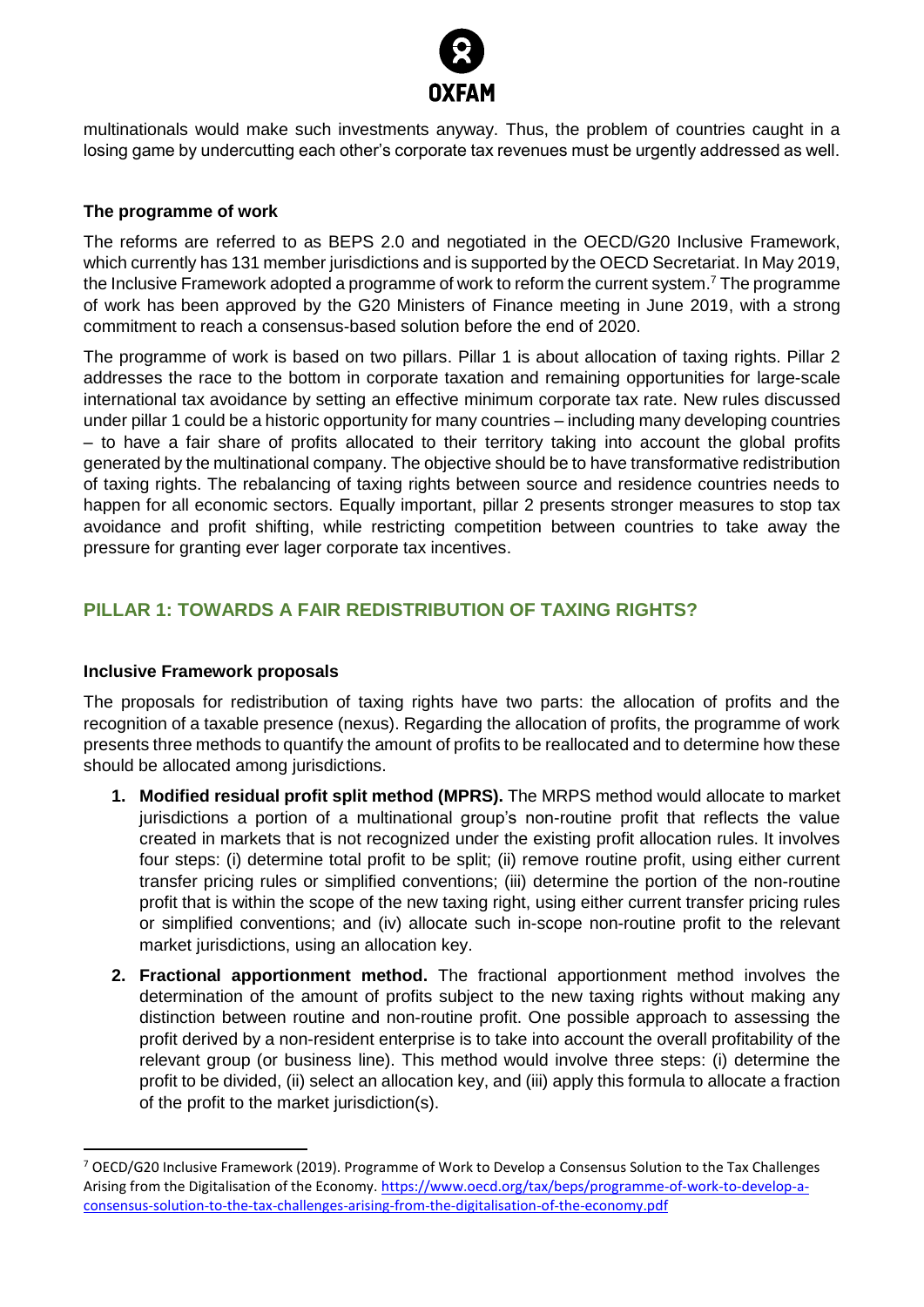

**3. Distribution-based approaches.** In contrast to the MRPS method, this approach might address, in addition to non-routine profit, profit arising from routine activities associated with marketing and distribution. One possibility would be to specify a baseline profit in the market jurisdiction for marketing, distribution and user-related activities. Other options might also be considered, for example, the baseline profit could increase based on the multinational group's overall profitability. Through this mechanism, some of the multinational group's non-routine profit would be reallocated to market jurisdictions. The baseline profit could also be modified by additional variables to accommodate, for instance, industry and market differences.

Profits can only be attributed in case there is a taxable presence in the jurisdiction. The current Permanent Establishment rules are limited as they are focused on physical presence, even though firms can generate large sales in a country without a physical presence. This restricts the taxing rights of source countries where firms conduct large activities through a foreign legal entity. As such, the OECD proposes amending the existing permanent establishment definition in the OECD model tax treaty, or creating a new standalone provision defining a non-physical presence with thresholds and indicators.

## **Current discussions**

The OECD is trying to develop a unified approach as a basis for further negotiations, meaning the final approach should integrate elements of all three methods. However, it is clear that all three options have a very similar architecture with a division between routine profits which would remain under the current taxation regime, and non-routine (or residual) profits which would be allocated according to a distribution key taking into account consumption factors. Such factors could include the number of users, ownership of marketing intangibles, sales, etc. This method would come along with a new nexus rule, meaning the existing permanent establishment would not change and a standalone provision giving market jurisdictions a taxing right over the profits allocated to them would be introduced. Moreover, it would be accompanied by strong dispute settlement rules.

#### **Oxfam's position on pillar 1**

Oxfam welcomes the initiative to move beyond the arm's length principle, which has turned out to be the root cause of many tax avoidance structures. The proposed reforms should be designed in such a way that they deliver for developed as well as developing countries and for large as well as small economies.

However, there is a risk that a unified approach leads to further complexity while the initial goal was to simplify the system and design easy-to-implement rules. It could create a parallel system that operates next to the existing transfer pricing system and permanent establishment definition, meaning that a large chunk of multinational's profits could remain under the same taxation regime. Such an outcome should be avoided.

Moreover, the focus on marketing jurisdictions, where users and consumers are located, could be detrimental for small developing countries. If the new taxing rights (non-routine or residual profits) would only be distributed on the basis of consumption criteria, rather than a comprehensive set of factors including production and employment criteria, these rights might be biased towards large and high-income economies.

Only fair, simple and easy methods of allocating all profits based on production, consumption and employment criteria will make the tax system effective, fit for purpose and sustainable for the next decades. Complex and unfair rules will inevitably lead to more disputes and unilateral adjustments between taxpayers and tax administrations.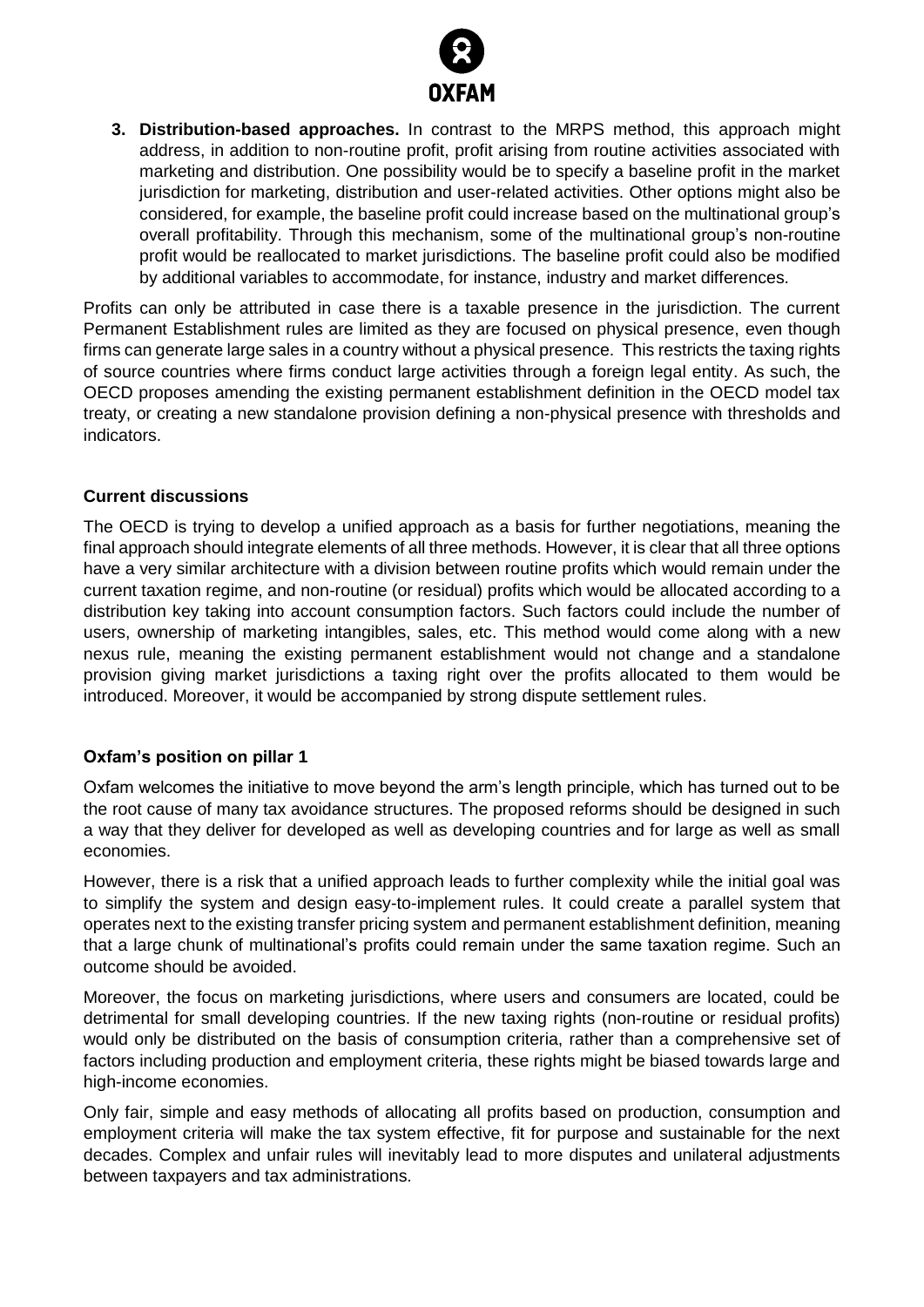

Instead Oxfam recommends a new profit allocation method to integrate all of the following elements:

- **The rules must be simple** so they can be applied equally by countries with high and low capacity.
- **The rules should help to avoid disputes and unilateral adjustments** associated with the current transfer pricing system. There should be no mandatory binding arbitration, because this would create a parallel undemocratic system to the existing national and international legal system.
- **The rules should not create an information gap** between companies and tax administrations. The information that is needed to levy corporate taxes on internationally operating firms should be readily available to all tax administrations. This also means that the current OECD-system of confidential country-by-country reporting needs to be revised, because many developing countries are not receiving these data. Only a public reporting requirement would benefit developing countries equally.
- **A new profit allocation method should consider all profits.** No distinction should be made between routine and non-routine profits. Such a distinction maintains the status quo of a misfunctioning transfer pricing system and would further complexify the system.
- **A new profit allocation method should take more factors into account than sales only.** Distribution of profits on the basis of a single sales factor will disproportionally benefit large consumer markets, without taking into account countries in which innovative activities take place, natural resources are extracted or large production facilities are based. As such, broader measures of activity should be used like employment and production. In the end, not only countries with marketing activities should be remunerated more fairly. Also natural resource countries should be protected better to effectively raise revenues and countries with large manufacturing and distribution facilities should get sufficient taxing rights, regardless of how risks and functions are allocated on paper.
- **Solutions should be broad and encompass all businesses**, with appropriate allocation rules for different business sectors, leading to a level playing field and horizontal equity.
- **There should be no business line or regional segmentation** in the application of the new profit allocation method. This will be unworkable for developing countries, and in developed countries this will lead to more disputes due to information asymmetry. The digitalization of the economy has created a need to reconsider nexus rules and to consider users as a factor of production for the allocation of profits. However, this is not confined to specific business lines. A robust and simple solution calls for such principles to be applied to all businesses, even though they may initially have a larger impact on certain highly digitalized business models. With many established digital companies having multiple business lines, it becomes challenging to clearly categorize companies, identify the value chains and find comparables. At the same time, traditional businesses have started to digitize their processes and services as well. This economic reality should be kept in mind when designing the tax system of the future. For reasons of public trust, and business certainty we should avoid entering in 3-5 years' time in a new round of global reforms.
- The permanent establishment definition should be completely revised, as has been requested by many non-OECD countries in the past. Oxfam opposes a stand-alone provision and calls for a fundamental reform of the existing permanent establishment definition as included in article 5 of model Double Tax Conventions.
- **Absolute thresholds should be avoided** in new stand-alone provision. Even if the amount of sales or users in a certain country might be small from a global perspective, it can still be of relative importance for a small economy.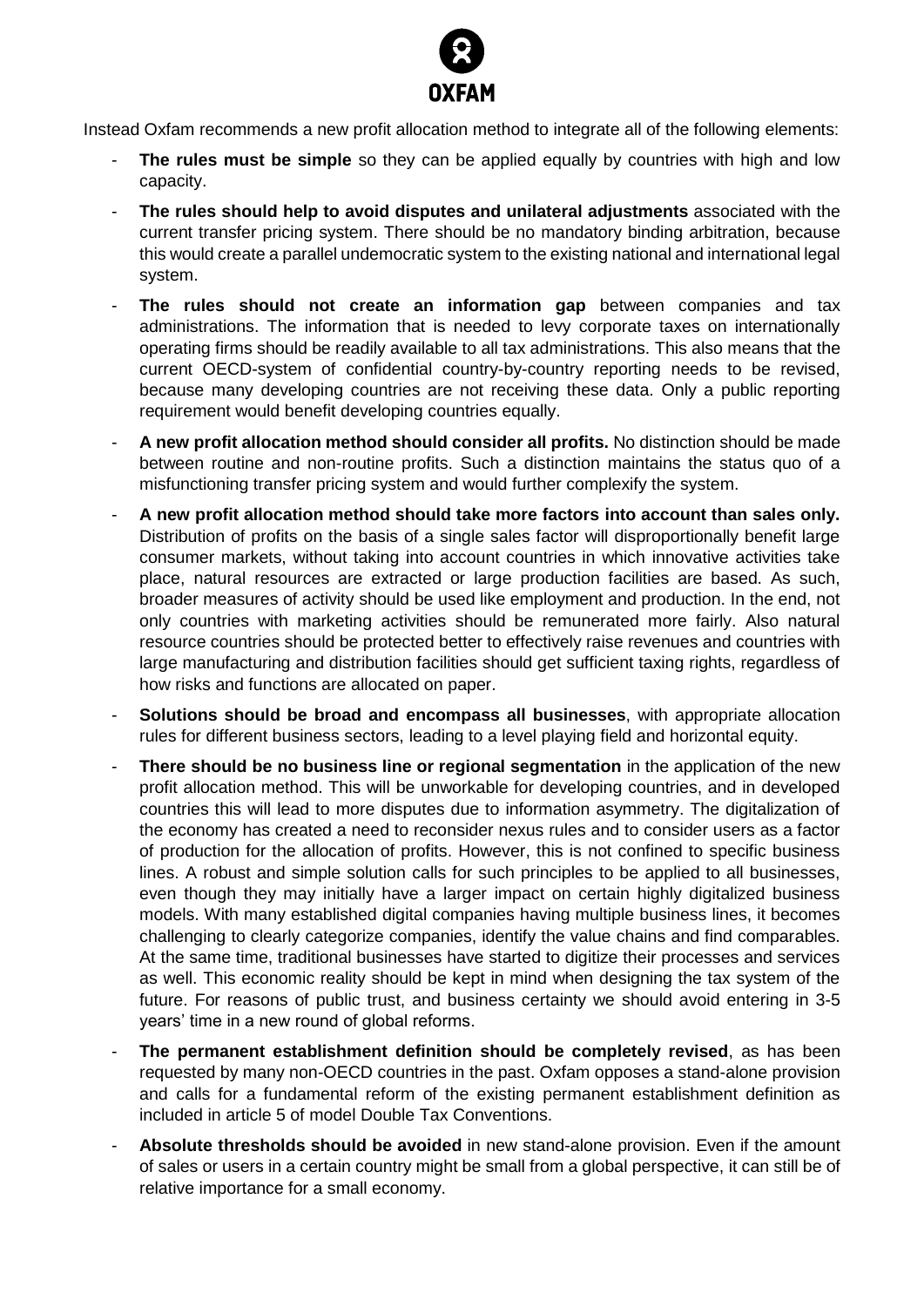

## **PILLAR 2: ENSURING A MINIMUM EFFECTIVE TAX RATE**

#### **Inclusive Framework proposals**

The minimum tax proposal includes several rules. These require changes in the tax laws of source and home countries of multinationals as well as in bilateral tax treaties. The combination of these rules is needed to uphold the minimum tax effectively and achieve the overall objective. One of them can serve as a back-up rule, to prevent gaps in global enforcement of the minimum tax.

- An **Undertaxed Payments Rule** would allow source countries to deny a deduction of payments to a foreign related company whose profits are effectively taxed below the minimum rate. Alternatively, source countries could levy a withholding tax on such transactions.
- A **Subject to Tax Rule** in tax treaties complements it. This rule denies treaty benefits, such as reduced withholding taxes, on payments to foreign companies taxed below the minimum. Thus, the Subject to tax Rule is required to implement the Undertaxed Payments Rule in case of transactions covered by a tax treaty. Together, these two rules are referred to as the **Tax on Base Eroding Payments (TBEP)**. The TBEP can discourage profit shifting and it can raise revenues for source countries in cases where profit shifting continues. It does not reduce tax competition among source countries. For developing countries that normally levy withholding taxes on all relevant transactions, the same effect might be achieved via the Subject to Tax Rule alone.
- An **Income Inclusion Rule (IIR)** would allow countries where multinational corporations are headquartered to tax foreign profits whenever they are subject to no or very low taxation abroad. Similar to the TBEP, the IIR can discourage profit shifting and it can raise revenues in cases where profit shifting continues. However, the revenues are then raised in the home country. If the minimum effective tax rate is applied per country, the IIR can also limit tax competition, by eliminating the benefits for an investor of a source country tax rate below the minimum.

#### **Current discussions**

As of July 2019, various options for these rules are being explored and further developed. Amongst others, these include potential exemptions to the rules, whether to apply the IIR at the level of individual entities or allow blending of high-taxed and low-taxed income from different entities, how countries can get access to the required information to apply the TBEP, and how to coordinate the different rules. Moreover, a key challenge is how a source country should determine the tax base of a related company receiving payments (TBEP), and how a home country should do this for a foreign subsidiary or permanent establishment (IIR). An internationally agreed approach for determining the tax base is necessary to assess effective tax rates

#### **Oxfam's position on pillar 2 objectives**

A minimum corporate effective tax rate, set at an ambitious and sufficient level, and applied to profits in every country, would greatly reduce the incentive for companies to shift profits to low or zero corporate tax countries. This could end the problem of tax havens for multinationals. Moreover, it would put a floor in the damaging tax competition between countries.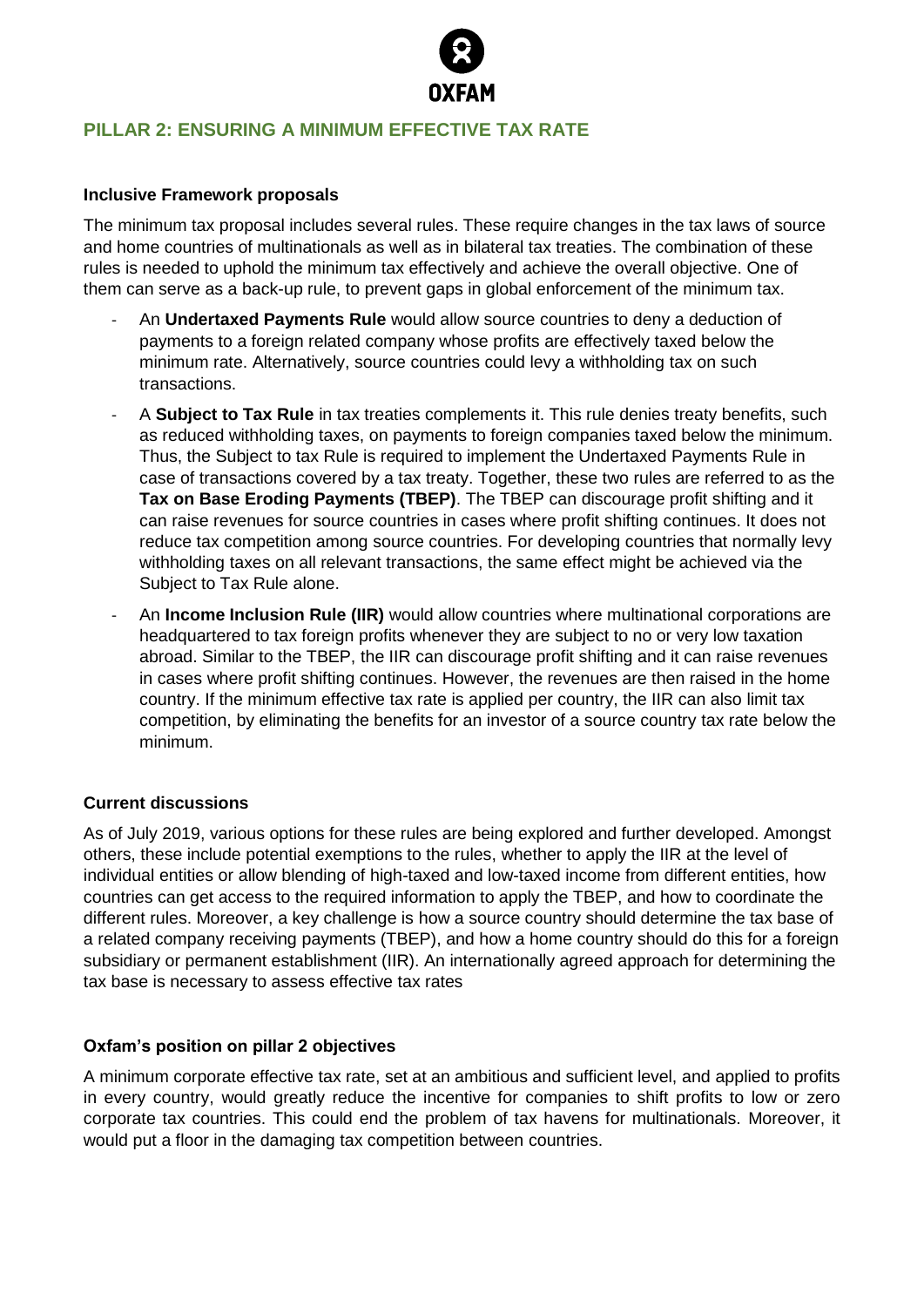

The objective of a global minimum tax should be to increase revenues for source countries. To this end, the minimum tax rules should do two things. First, they should limit tax competition between source countries. Second, they should reduce profit shifting out of source countries.

- 1. **Limiting tax competition**. Minimum tax rules should end the race to the bottom in corporate taxes by putting a floor in tax competition. This will make it ineffective for source countries to offer full tax holidays. Source countries may continue offering tax rate reductions and other benefits to attract foreign investors. However, once the tax rate hits the minimum further reductions will have no effect. This takes away the pressure from investors and other countries to offer further tax reductions, resulting in higher tax revenues. It would also create a more level playing field for investors. The total amount of investment will not be strongly affected, because countries mostly compete for concrete foreign investment projects that can go to different countries, but will be undertaken anyway.
- 2. **Addressing profit shifting**. Minimum tax rules should reduce revenue losses in source countries resulting from profit shifting. This can happen in different ways. If the minimum tax rules are strong enough, and the minimum effective tax rate is set at sufficiently high level, the potential tax advantage for multinationals will become much smaller. Some multinationals will then stop shifting profits out of source countries, which leads to increasing revenues. However, some tax-aggressive multinationals will continue shifting profits out of source countries and simply pay the minimum rate on those profits, even if the difference between the source country rate and the minimum rate becomes much smaller. Therefore the rules should be designed in such a way that the minimum tax charge is levied as much as possible in the source country, regardless of the policy response of low-tax countries. In particular, if low-tax countries raise their own tax rate to the minimum, the new rules should still make the higher tax payments by profit shifting firms go to source countries.

Note that 'source countries' refer to countries where real activities of a multinational take place. These include developing countries and OECD countries. Real activities can be everything from mining of natural resources and manufacturing to distribution activities and interacting with online users. In the first case, the source country is a production location. In the last case, it is a market jurisdiction. Usually, the home country of a multinational is also a source country with regard to domestic activities.

#### **Oxfam's position on pillar 2 design choices**

To raise tax revenues in source countries, by addressing tax competition as well as profit shifting, the following design choices for the TBEP and IIR are essential.

- **There must be no exceptions.** There should be no carve-outs for approved low-tax regimes or for companies with real economic activities. These would make the rules completely useless. The IIR must be applied to all profits, active and passive, distributed and retained. Also, there should be no thresholds based on the size of a multinational group. A multinational that is small by global standards can still have operations in a developing country that are relatively large from that country's perspective. Moreover, there should be no carve-outs for specific sectors or industries. The only type of thresholds that would be acceptable are *de minimis* thresholds that exclude transactions or country-level profits below a fixed minimum amount.
- **The Income Inclusion Rule must be applied per country.** Otherwise, the IIR will not take away the pressure on smaller developing countries to offer tax holidays, because such tax holidays hardly affect a multinational's global average tax rate. Moreover, applying the IIR on aggregate foreign profits is much less effective against profit shifting. This is because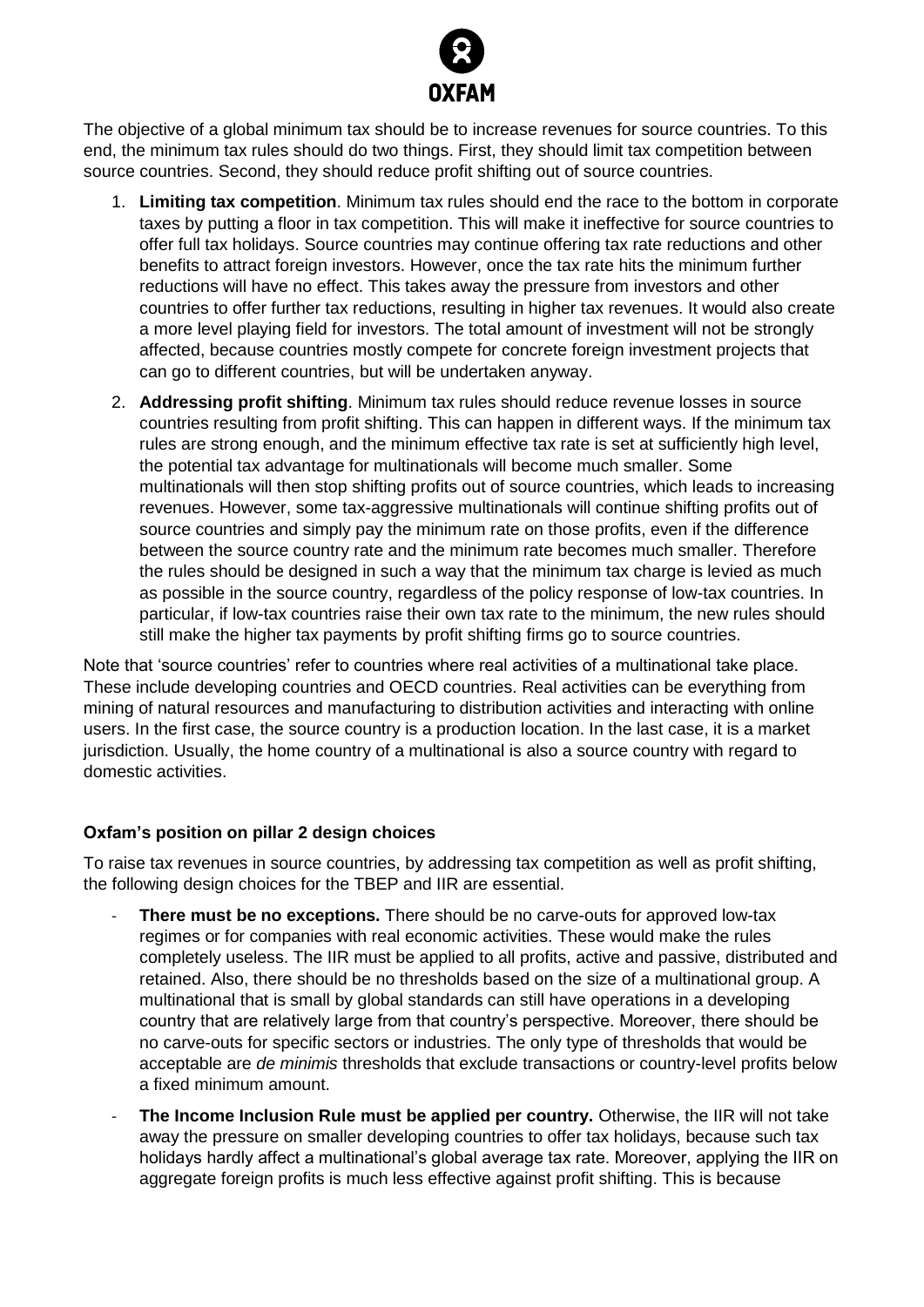

multinationals that have activities in high-tax jurisdictions can still reduce their global average rate towards the minimum by shifting profits towards zero-tax jurisdictions.

- A source country rule must take priority. Application of the different rules must be coordinated, to prevent conflicts in situations that are be covered by both the TBEP and IIR. To ensure that the minimum tax charge is levied as much as possible in the source country, a source country rule should take priority. This could be a normal withholding tax or a variety of the Undertaxed Payments Rule, combined with a Subject to Tax Rule. There is also a practical reason for giving priority to source country rules. These rules can have a broader scope, for example withholding taxes that apply to both related and unrelated parties. These are much easier to apply if the source country does not need to verify first whether a relevant transaction would also fall within the scope of a home country's IIR.
- **Source country rules should be administrable for developing countries.** Complex rules that place a large burden on capacity-constrained revenue authorities or require information that is not readily available to them must to be avoided. This could be achieved by placing the burden of proof for source country rules on companies. For example, the TBEP could be applied on transactions to foreign related parties under the rebuttable assumptions that the recipients make sufficient profits to allow for a credit of the source country tax or that they are subject to a tax below the minimum effective rate. In addition, developing countries could apply the TBEP on transactions to all countries that do not have a TBEP themselves, thus avoiding the need for complex rules against conduit arrangements.
- The rules must be based on effective tax rates, not on nominal rates. Agreeing on a minimum tax rate, but not on the corresponding tax base, is like building half a dam in a river. Countries could then continue offering low-tax environments by narrowing the profits on which they impose corporate tax. This can be illustrated with the new tax rules of Mauritius, introduced in 2019. The nominal corporate tax rate in Mauritius is 15%. However, there is an 80% exemption for interest and leasing income. Therefore the effective tax rate on such income is only 3%. Thus, a TBEP and IIR with a 15% nominal tax rate threshold would not apply to a Mauritian entity that is effectively taxed at 3%.
- **The minimum effective rate must be set at a fair and sufficient level.** Only when the rate is set high enough, it will effectively discourage profit shifting to jurisdictions that adopt precisely the minimum rate. This means that the rate should be sufficiently close to the current global average.

#### **Oxfam's positions on pillar 1 and pillar 2 are complementary**

Pillar 2 can be adjusted afterwards to the outcomes of pillar 1 if needed. In particular, for taxable profits that are allocated between countries on the basis of objective factors instead of individual transactions between related entities, there would be no need for protection against base-eroding payments. However, pillar 2 on its own cannot solve all profit shifting problems associated with transfer pricing, nor compensate for a weak outcome of pillar 1. Imagine, for example, that pillar 1 would be limited to strengthening taxing rights of countries where consumers or users are located, instead of allocating profits on the basis of a combination of factors in line with Oxfam's position. In that case, pillar 1 would fail to address transfer pricing problems in pure business-to-business sectors, such as agriculture or manufacturing of product components. Yet under current transfer pricing rules, firms in these sectors can allocate key risks, assets and functions, and thus shift profits, to low-taxed distribution hubs that sell directly to business clients in other countries. In addition, firms engaging in such practices might escape the IIR by locating their parent company in a country without a corporate tax system. Pillar 2 could address such tax avoidance structures only if the TBEP is strengthened well beyond the proposals in the programme of work, for example by